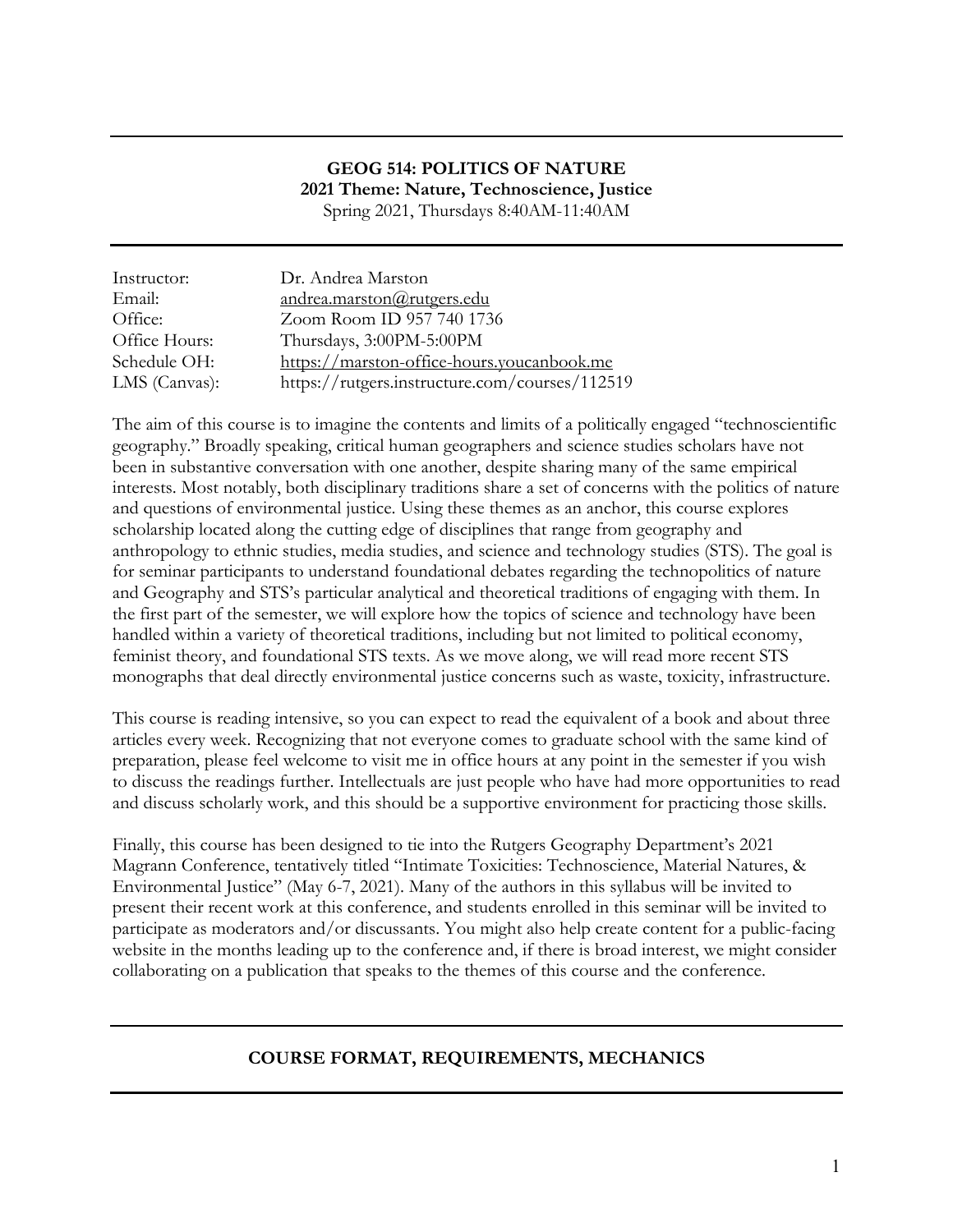#### **Readings**

In each week of the course agenda below, there is a list of required and optional ("further") readings. The required readings are, well, required. Please read them thoughtfully and generously, as they are designed to anchor our class discussions. **Almost all of the required books for this course are available online, either on Canvas (under modules) or through the Rutgers library. You can find the articles online through the Rutgers library search function.** The optional readings are there for you to read on your own time if you find the topic particularly interesting or confusing, or if you would just like to know more. Most of them are also available online, but I have not uploaded them to Canvas.

#### **Presentations**

Each week one student will present their reactions to the readings and offer points for discussion. Presentations may incorporate a variety of media, but this is not required. Presentations should be about 10-15 minutes long and should end with questions that stimulate conversation. You will probably end up doing 2-3 of these over the course of the semester, depending on the number of students enrolled.

#### **Reading reflections**

Reading reflections (approx. 400-500 words) will be required each week by those students who are **not** presenting. They should be posted on the corresponding Canvas discussion board by Wednesday at 5:00 PM. Reading reflections need not be very formal, and I will not be grading their content – they are more for you to practice synthesizing your thoughts. Everyone should read one another's reflections on Canvas before class on Thursday.

#### **Participation in Class Discussion**

This is a seminar, which means that everyone needs to participate to ensure mutual learning. Since we will be meeting virtually this semester, it is all the more crucial that you make use of our limited time by verbally conveying your thoughts, references, questions, etc. To help stimulate conversation, please come to class with at least two prepared questions about the readings. We will write these questions into the chat and discuss them each in turn.

#### **Final Paper**

At the end of the semester, you will submit a paper that engages the themes of the course. I do not feel strongly about the format of this paper; it should be useful to you, given where you are at in your graduate studies. You are welcome to write a typical term paper (15-20 pages double spaced) that draws exclusively on course readings, but you could also write a literature review for your dissertation or an NSF proposal or whatever it is that you're already working on - as long as it overlaps with course themes. If you are unsure whether your planned final paper/project is sufficiently related to the course, please speak with me in office hours and we can figure it out.

#### **Assessment**

Students will be assessed according to the following scheme:

- Classroom participation 25%
- Reading reflections  $25\%$
- Presentations 20%
- Final paper 30%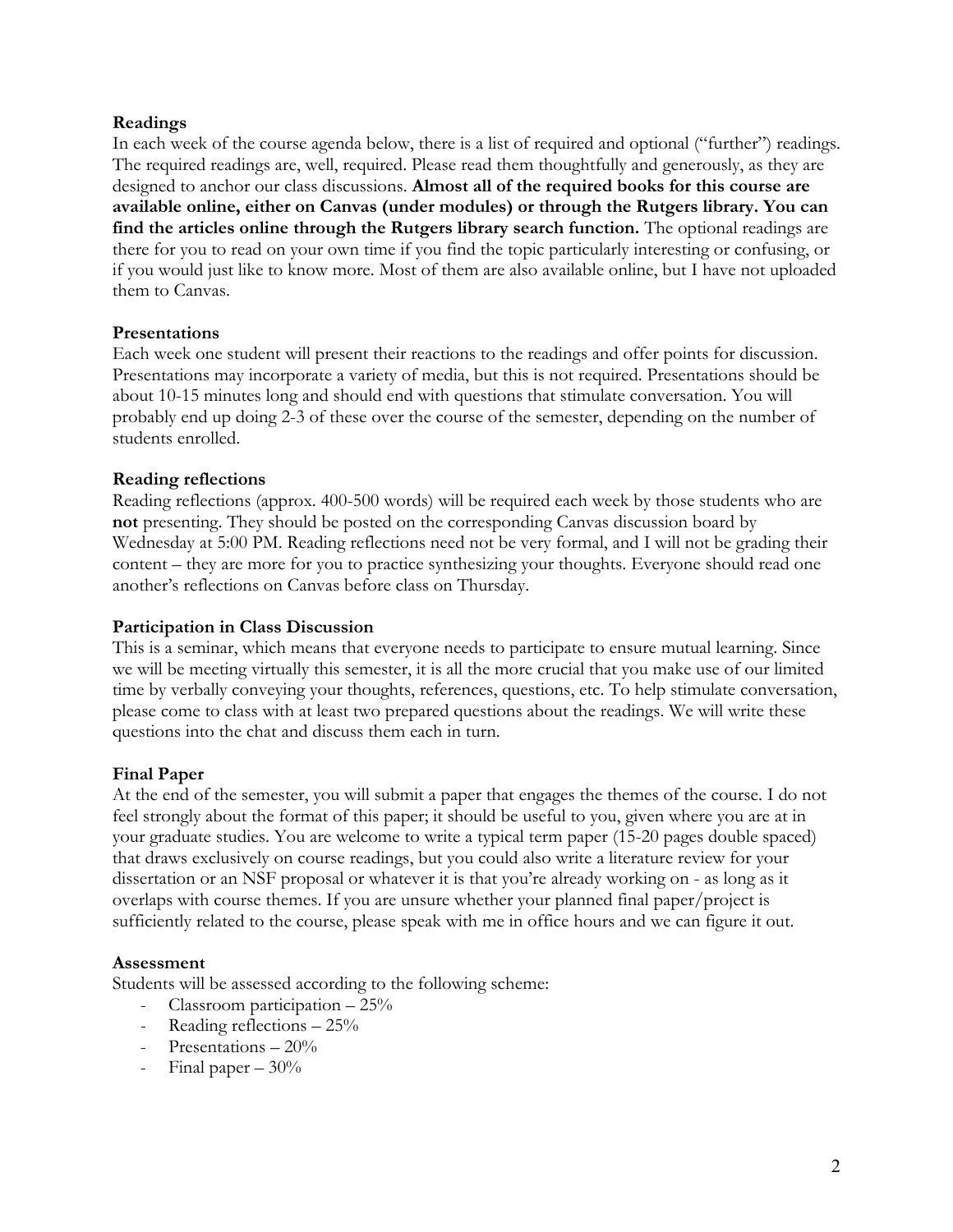## *Virtual Life*

- **Zoom:** We'll be using Zoom (embedded in Canvas) for class discussions and office hours. My understanding is that you do not need a zoom account as long as you are joining through Canvas. However, if you prefer, you can set up your Rutgers Zoom account by following instructions here: https://it.rutgers.edu/zoom/. If you have any technical issues with it, let me know and/or get in touch directly with Rutgers OIT (Office of Information Technology) at help@oit.rutgers.edu or 833-OIT-HELP.
- **Canvas:** We will use the "modules" feature on Canvas to organize readings, discussion boards, and places to upload midterm and final papers. You can see how this works by visiting the Canvas page at https://rutgers.instructure.com/courses/73801.
- **Classroom:** All upcoming class meetings are scheduled under the Zoom tab on Canvas. To the extent possible, please keep your camera on, though you may turn it off if your connection is slow or if you need to step away for a minute. Please turn your microphone off when you are not talking. I am very aware that being at home makes seminar participation challenging, and I am open to adaptations that work for you. Children and pets are welcome on camera, virtual backgrounds are great, and anything else you need should be fine.
- **Office Hours:** I will hold office hours on Thursdays from 3:00-5:00pm in my personal zoom room (ID number 957 740 1736). Please make an appointment in advance at https://marston-office-hours.youcanbook.me.

# **CLASSROOM POLICIES AND SUPPORT**

**Safe Space:** I am committed to creating a safe space for everyone to discuss, debate and grapple with the complex and potentially sensitive ideas and issues presented in this class. I expect you to respect each other and the diversity of opinions in the (virtual) classroom. Disruptive behavior, offensive comments, and personal attacks will not be tolerated.

**Attendance:** Students are expected to attend all classes; if you expect to miss one or two classes, please use the University absence reporting website to indicate the date and reason for your absence: https://sims.rutgers.edu/ssra/. An email is automatically sent to me. If you are absent more than twice without a documented excuse, it will be reflected in your grade.

**Academic Honesty**: Students are expected to understand and act in accordance with the Rutgers Academic Integrity Policy: http://academicintegrity.rutgers.edu/academic-integrity-at-rutgers/. Violations include: cheating, fabrication, plagiarism, denying others access to information or material, having someone else complete your course work, and facilitating violations of academic integrity by others. Below are some resources to explore about academic integrity, but please also ask me if you have any doubts.

- Resources for Students: http://academicintegrity.rutgers.edu/resources-for-students/
- General Academic Integrity Link: http://academicintegrity.rutgers.edu/
- The Camden Plagiarism Tutorial (Interactive): http://library.camden.rutgers.edu/EducationalModules/Plagiarism/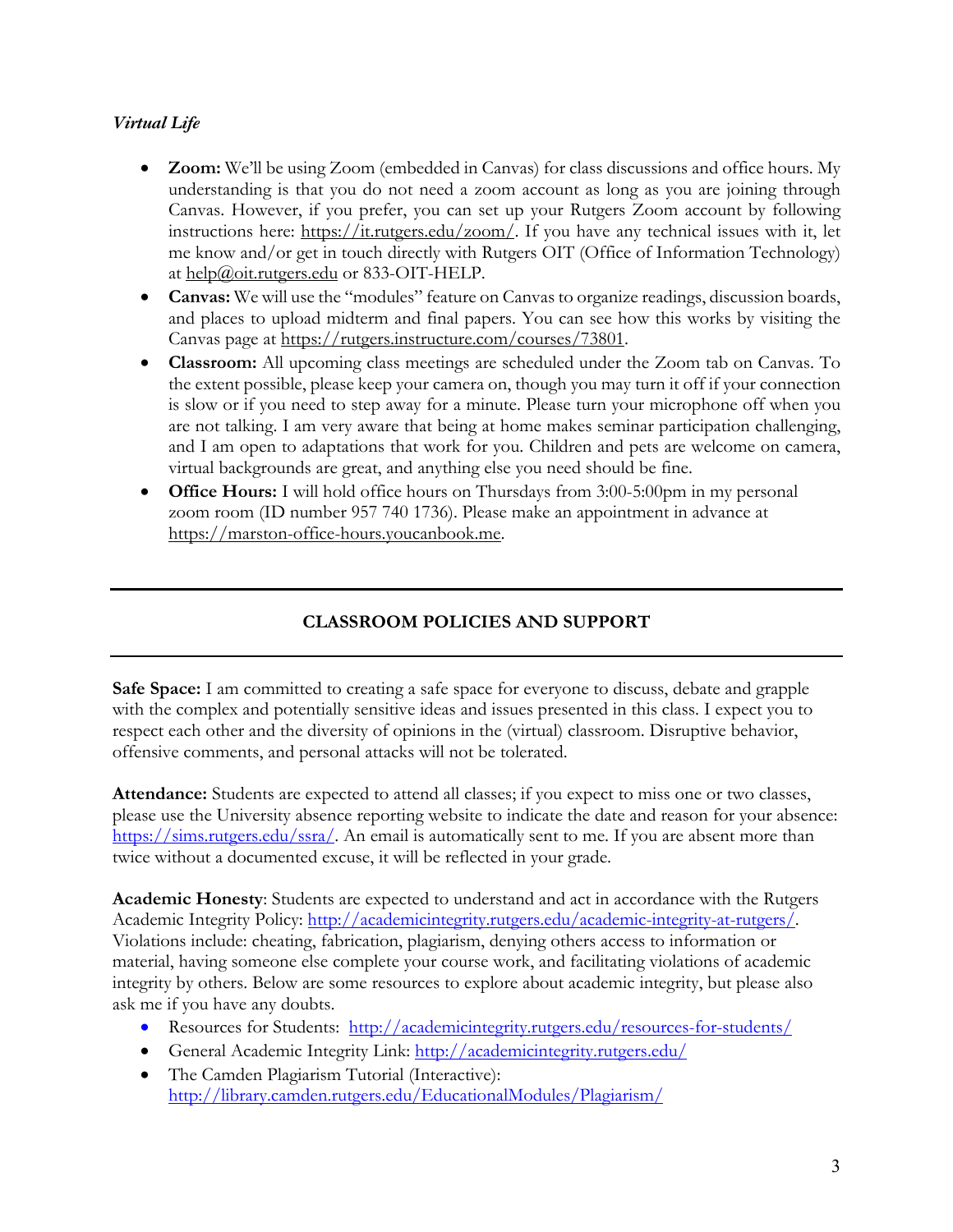• Consult Don't Plagiarize: Document Your Research! For tips about how to take notes so that you don't plagiarize by accident. http://www.libraries.rutgers.edu/avoid\_plagiarism

**Library/Learning Support:** Online Learning Tools from Rutgers University Libraries include Rutgers RIOT, Searchpath and RefWorks – you can find them at http://www.libraries.rutgers.edu/tutorials. You may also consider visiting the Learning Centers (https://rlc.rutgers.edu/) or Academic Advising for SAS students: https://sasundergrad.rutgers.edu/advising/advising

**Intellectual Property Rights:** Lectures and materials utilized in this course, including but not limited to videocasts, podcasts, visual presentations, assessments, and assignments, are protected by United States copyright laws as well as Rutgers University policy. As the instructor of this course, I possess sole copyright ownership. You are permitted to take notes for personal use or to provide to a classmate also currently enrolled in this course. Under no other circumstances is distribution of recorded or written materials associated with this course permitted to any internet site or similar information-sharing platform without my express written consent. Doing so is a violation of the university's Academic Integrity Policy. Similarly, these copyright protections extend to original papers you produce for this course. In the event that I seek to share your work further, I will first obtain your written consent to do so.

#### **Student Wellness Services:**

- **Bias Incident Reporting and Support (DICE):** https://diversity.rutgers.edu The Division of Diversity, Inclusion, and Community Engagement works to advance, promote and advocate for inclusiveness, diversity, and equity at Rutgers University. If you believe you are the victim of or a witness to an alleged bias incident, you may report the incident, in person or by phone, to the Dean of Students Office, Residence Life staff, or another member of the Student Affairs staff https://diversity.rutgers.edu/resources/biasand-crisis-support. Individuals may also report an alleged bias incident online at: http://studentaffairs.rutgers.edu/for-students/bias/bias-incident-reporting/
- **Counseling, ADAP & Psychiatric Services (CAPS):** (848) 932-7884 / 17 Senior Street, New Brunswick, NJ 08901/ http://health.rutgers.edu/medical-counselingservices/counseling/. University is stressful, particularly when you are juggling many courses, jobs, and family responsibilities – and everything has been dramatically compounded by COVID-19. CAPS is a University mental health support service that includes counseling, alcohol and other drug assistance, and psychiatric services staffed by a team of professional within Rutgers Health services to support students' efforts to succeed at Rutgers University. CAPS offers a variety of services that include: individual therapy, group therapy and workshops, crisis intervention, referral to specialists in the community and consultation and collaboration with campus partners.
- **Crisis Intervention:** http://health.rutgers.edu/medical-counselingservices/counseling/crisis-intervention/
- **Report a Concern:** http://health.rutgers.edu/do-something-to-help/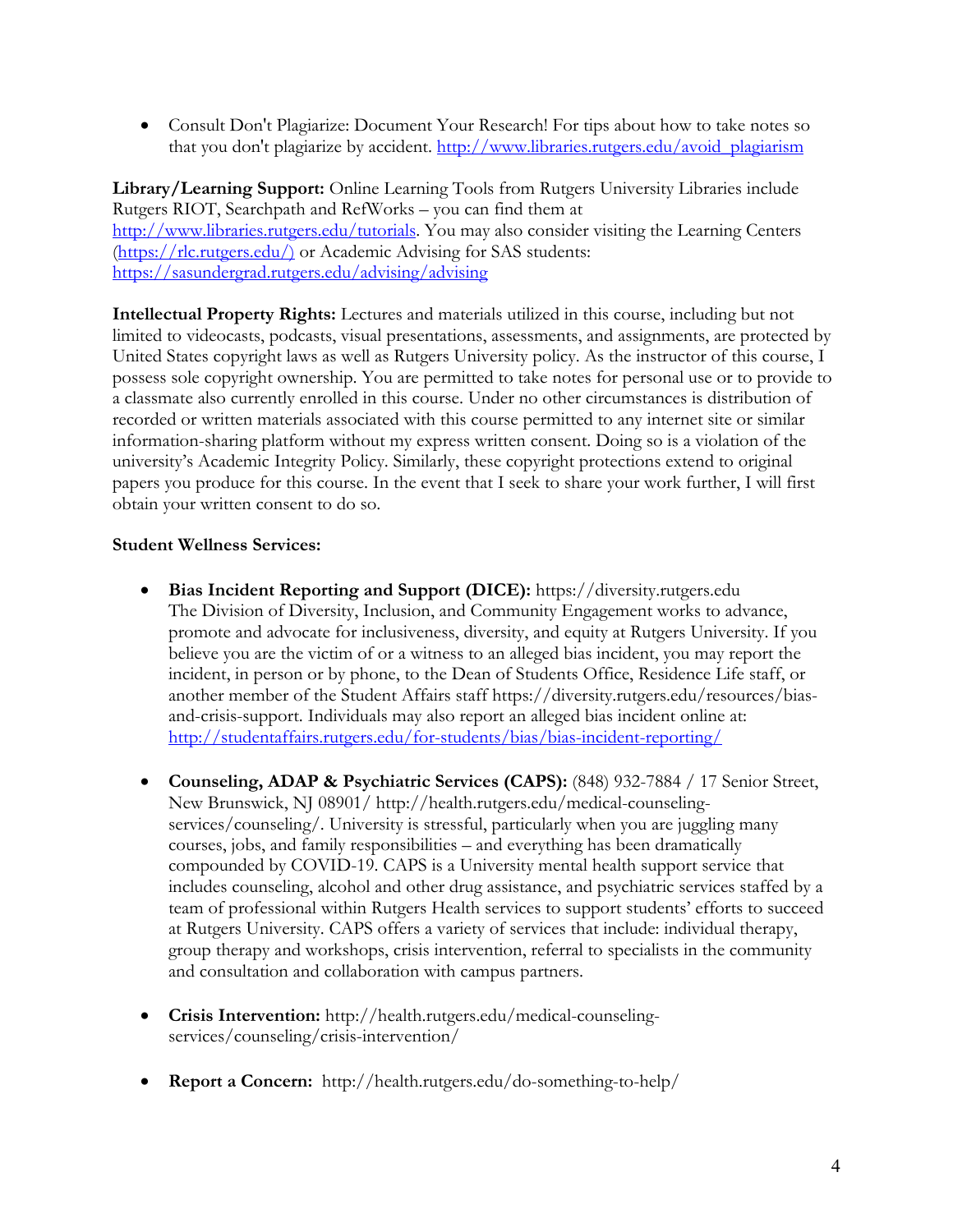- **Violence Prevention & Victim Assistance (VPVA):** (848) 932-1181 / 3 Bartlett Street, New Brunswick, NJ 08901 / www.vpva.rutgers.edu/. The Office for Violence Prevention and Victim Assistance provides confidential crisis intervention, counseling and advocacy for victims of sexual and relationship violence and stalking to students, staff and faculty. To reach staff during office hours when the university is open or to reach an advocate after hours, call 848-932-1181.
- **Disability Services:** (848) 445-6800 / Lucy Stone Hall, Suite A145, Livingston Campus, 54 Joyce Kilmer Avenue, Piscataway, NJ 08854 / https://ods.rutgers.edu/. Rutgers University welcomes students with disabilities into all of the University's educational programs. In order to receive consideration for reasonable accommodations, a student with a disability must contact the appropriate disability services office at the campus where you are officially enrolled, participate in an intake interview, and provide documentation. The documentation supports your request for reasonable accommodations, your campus's disability services office will provide you with a Letter of Accommodations. Please share this letter with your instructors and discuss the accommodations with them as early in your courses as possible. To begin this process, please complete the Registration form on the ODS web site at: https://ods.rutgers.edu/students/registration-form.
- **Sexual harassment, sexual assault, dating or domestic violence, and/or stalking** may be reported using any of the following options:
	- o Report to a Title IX Coordinator directly (a list of each campus's Title IX Coordinator is provided below). Such a report may be made at any time (including during non-business hours) via telephone or email, or by mail to the address listed for the Title IX Coordinator.
	- o Report online, using the reporting form at http://endsexualviolence.rutgers.edu/report-an-incident/
	- o Individuals may also report crimes of sexual violence to the Rutgers University Police Department.

# **COURSE OUTLINE**

#### **January 21: STS in Geography?**

- Lave, R. (2012). Bridging political ecology and STS: A field analysis of the Rosgen Wars. *Annals of the Association of American Geographers*, *102*(2), 366-382.
- McKittrick, K. (2021). *Dear Science and Other Stories*. Introduction. Durham: Duke University Press.

- Daniel Lanza Rivers (2019) Cartographies of Feminist Science Studies. *Women's Studies*, 48:3, 177-185.
- Lave, R. (2012). *Fields and streams: Stream restoration, neoliberalism, and the future of environmental science*. University of Georgia Press.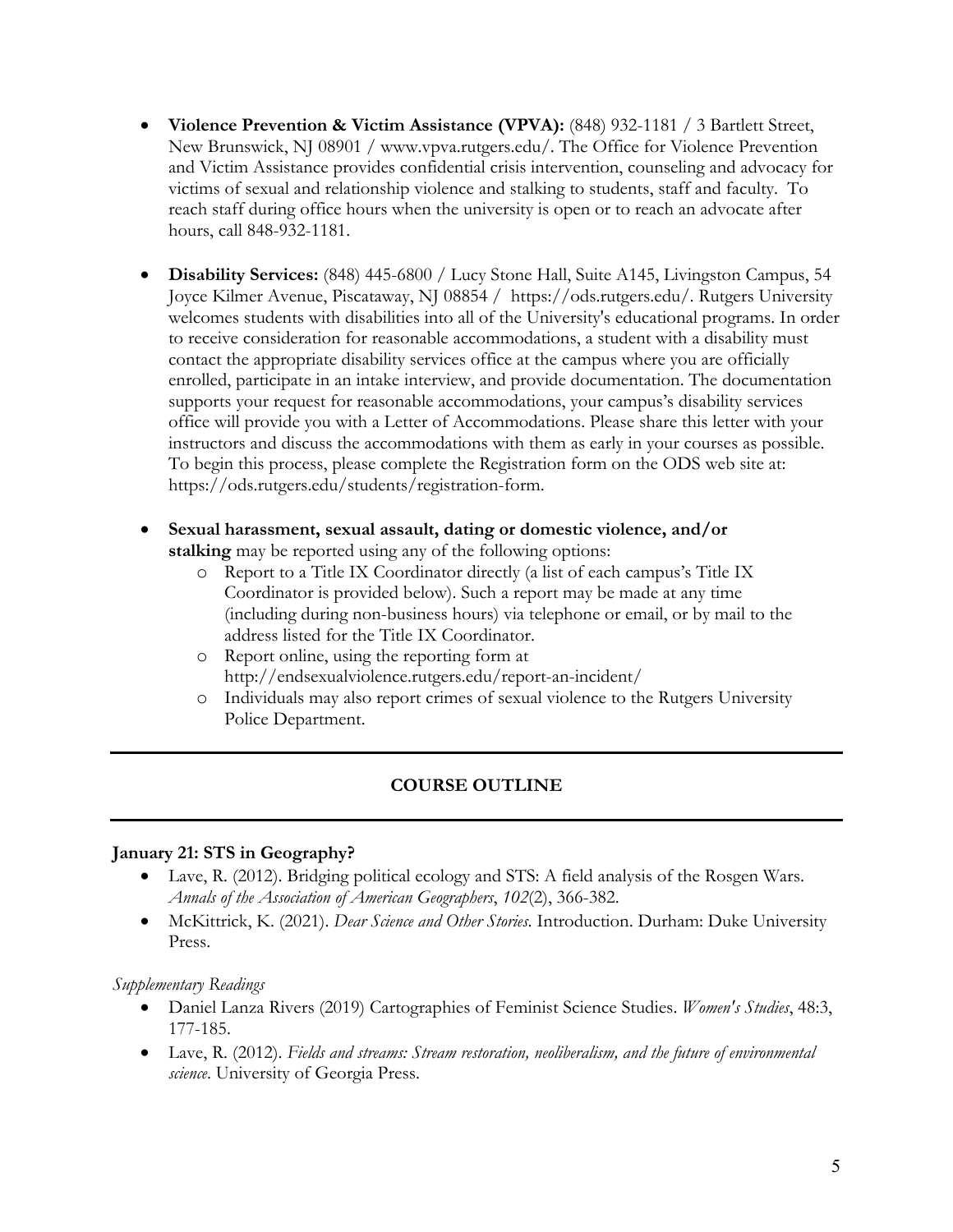### **January 28: Objectivity and its Others**

- Shapin, S., & Schaffer, S. (1985). *Leviathan and the air-pump: Hobbes, Boyle, and the experimental life*. Princeton University Press. Pages 1-154
- Daston, L., & P. Galison. (2007). *Objectivity*. Cambridge: Zone Books. Prologue & Chapter 1, pp. 9-53.
- Haraway, Donna. 1991. "Situated Knowledges: The Science Question in Feminism and the Privilege of Partial Perspective." In *Simians, Cyborgs and Women: The Reinvention of Nature,* 183- 201. New York: Routledge.
- Harding, S. (1992). Rethinking standpoint epistemology: What is "strong objectivity?" *The Centennial Review*, *36*(3), 437-470.

## *Supplementary Readings*

- Daston, L. (1992). Objectivity and the Escape from Perspective. *Social studies of science*, *22*(4), 597-618.
- Hacking, Ian. (1983). *Representing and intervening: Introductory topics in the philosophy of natural science*. Cambridge University Press.
- Latour, B. (1987). *Science in Action: How to follow scientists and engineers through society.*  Introduction (pp. 1-17). Cambridge: Harvard University Press.
- Latour, B. (1993). *We have never been modern*. Cambridge: Harvard University Press.
- Winner, L. (1993). "Upon Opening the Black Box and Finding It Empty: Social Constructivism and the Philosophy of Technology Science, Technology, & Human Values" (Vol. 18, pp. 362-378).
- Harding, S. (1995). "Strong objectivity": A response to the new objectivity question. *Synthese*, *104*(3), 331-349.
- Harding, S. (2015). *Objectivity and diversity: Another logic of scientific research*. University of Chicago Press.

# **February 4: Technics & Temporalities**

- Marx, K. (1847) "The Metaphysics of Political Economy." Chapter 2 of *The Poverty of Philosophy,* pp. 46-65.
- Heilbroner, R. L. (1967). Do machines make history? *Technology and culture*, *8*(3), 335-345.
- Heidegger, M. (1977). "The question concerning technology." In *The Question Concerning Technology and Other Essays* (pp. 3-35). New York: Harper & Row.
- Winner, L. (2020[1986]) "Technologies as Forms of Life," "Do Artifacts Have Politics," and "Techne and Politeia," Part 1 of *The Whale and the Reactor: A Search for Limits in an Age of High Technology* (pp. 3-60) Chicago: U of Chicago Press.
- Williams, Rosalind (1994) "The Political and Feminist Dimensions of Technological Determinism." In *Does Technology Drive History: The Dilemma of Technological Determinism*. Pp 217-235.
- Mbembe, A. (2019) "Viscerality." Chapter 4 of *Necropolitics* (pp. 93-116)*.* Durham: Duke.

- Mumford, L. (1934). *Technics and Civilization.* London: Routledge & Kegan Paul Ltd. (Especially pp. 3-59.)
- Latour, B. (1999). "Technology Is Society Made Durable". In Law, J., ed., *Sociology of Monsters*.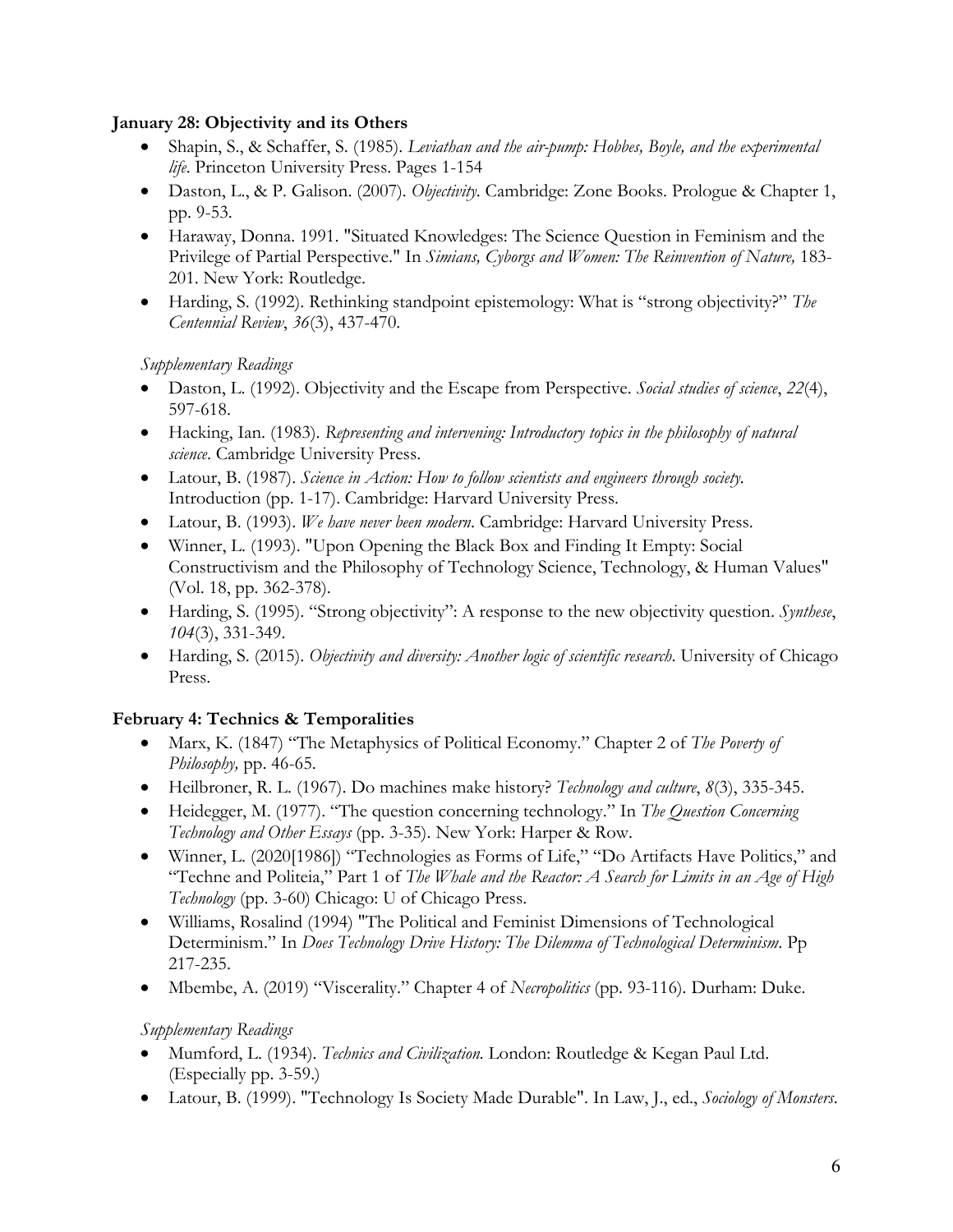### **February 11: Machines that Labor [Bodies + Tools]**

- Marx, K. (1990[1867]). "Machinery and Modern Industry" Chapter 15 of *Capital, Volume 1.*  London: Penguin Classics.
- Taylor. 1911. *The Principles of Scientific Management*. New York and London, Harper & brothers
- Willis, P. 1977. *Learning to Labor: How Working-Class Kids Get Working-Class Jobs.* Columbia University Press. Selections.
- Kirsch, S., & Mitchell, D. (2004). The nature of things: dead labor, nonhuman actors, and the persistence of Marxism. *Antipode*, *36*(4), 687-705.
- Federici, S. (2004). "The Great Caliban: The Struggle Against the Rebel Body." *Caliban and the Witch.* New York: Autonomedia, pp. 133-162.

### *Supplementary Readings*

- Tyner, J. A. (2014). Dead labor, homo sacer, and letting die in the labor market. *Human Geography*, *7*(1), 35-48.
- McDowell, L. 2009. "Service Employment and the Commoditization of the Body." Chapter 1 of *Working Bodies: Interactive Service Employment and Workplace Identities* Malden: Blackwell.

### **February 18: Scientific & Colonial Orders**

- Foucault, M. (2005[1970]). *The Order of Things*. New York: Routledge. Selections.
- Daston, L. (2019). *Against Nature.* Cambridge: MIT Press. Selections.
- Pratt, M. L. (1992). "Science, planetary consciousness, interiors." Chapter 2 of *Imperial eyes: Travel writing and transculturation* (pp. 15-37). New York: Routledge.
- Jasanoff, S. (2004) "Ordering knowledge, ordering society." Chapter 2 in *States of Knowledge: The Co-Production of Science and Social Order*. New York: Routledge, pp. 13-45
- Subramaniam, B., Foster, L., Harding, S., Roy, D., & TallBear, K. (2016). 14 Feminism, Postcolonialism, Technoscience. *The handbook of science and technology studies*, 407.

### *Supplementary Readings:*

- Scott, J. C. (1998). "State Projects of Legibility and Simplification." Part 1 of *Seeing like a state: How certain schemes to improve the human condition have failed* (pp.9-83). New Haven: Yale University Press
- Adas, M. (1989). *Machines as the measure of men: science, technology, and ideologies of western dominance*. Ithaca, NY: Cornell University Press. Introduction & Part 1 (pp. 1-68)
- Headrick, D. R. (1979). The tools of imperialism: technology and the expansion of European colonial empires in the nineteenth century. *The Journal of Modern History*, *51*(2), 231-263.
- Suman, Seth (2009) Putting knowledge in its place: science, colonialism, and the postcolonial. *Postcolonial Studies*, 12:4, 373-388
- James Fairhead and Melissa Leach. (1996) "Rethinking the Forest-Savanna Mosaic: Colonial Science and Its Relics in West Africa," in M. Leach and R. Mearns, eds., *The Lie of the Land* International African Institute.
- Lansing, S. 2006. *Perfect Order*. Princeton Press.

### **February 25: Entangled Matters**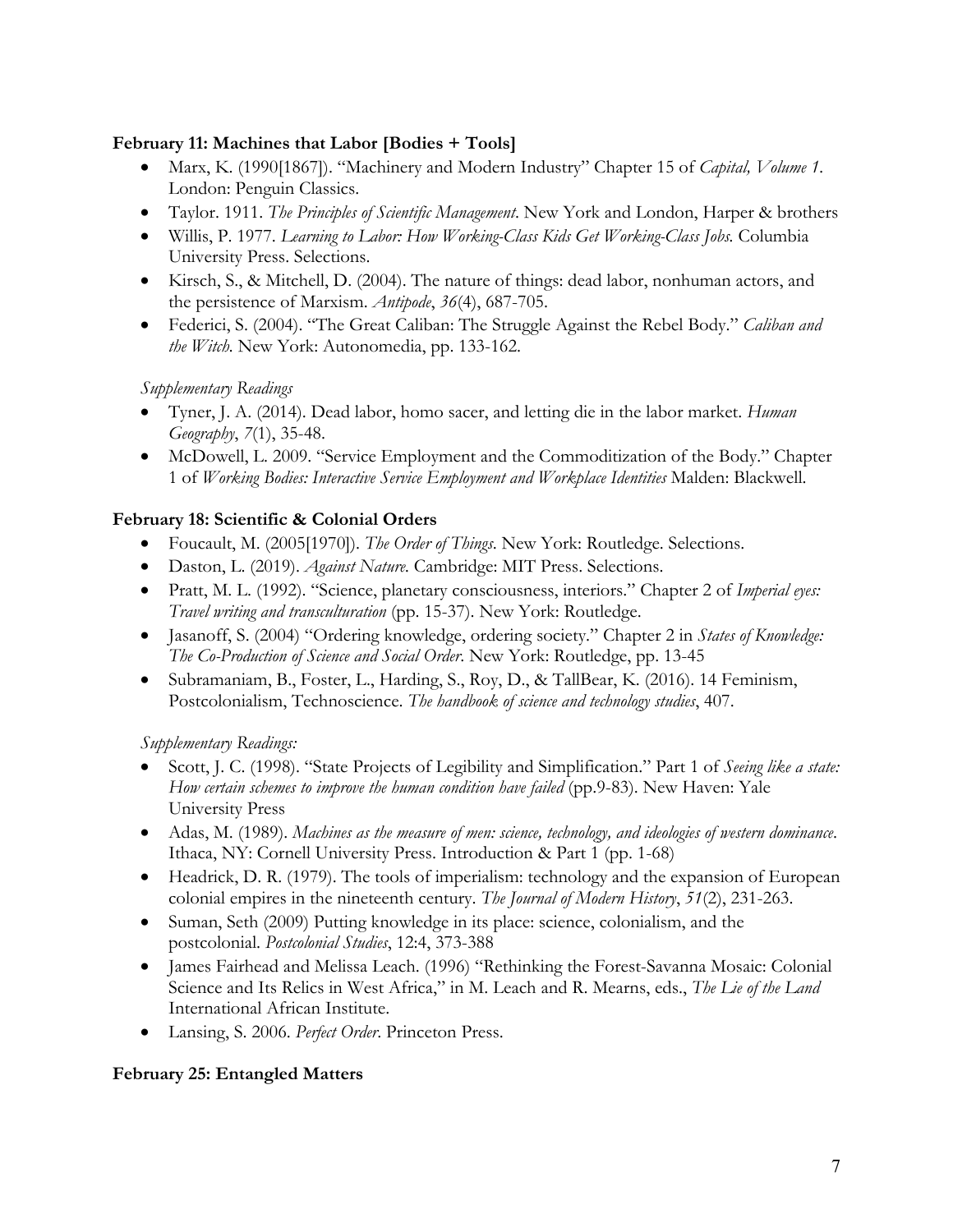- Barad, K. (2007). *Meeting the universe halfway: Quantum physics and the entanglement of matter and meaning*. Durham: Duke University Press. Selections
- Haraway, D. 1991 [1987]. "A Cyborg Manifesto: Science, Technology, and Socialist-Feminism in the Late Twentieth Century." Chapter 8 of Simians, Cyborgs, and Women: The Reinvention of Nature. New York: Routledge, pp. 149-182.
- Chen, M. Y. (2011). Toxic animacies, inanimate affections. *GLQ: A Journal of Lesbian and Gay Studies*, *17*(2-3), 265-286.
- King, T. L. (2016). The labor of (re) reading plantation landscapes fungible (ly). *Antipode*, *48*(4), 1022-1039.
- Zee, J. C. (2017). Holding patterns: Sand and political time at China's desert shores. *Cultural Anthropology*, *32*(2), 215-241.

*Supplementary Readings*

- Chen, M. Y. (2012). *Animacies: Biopolitics, racial mattering, and queer affect*. Duke University Press.
- Papadopoulos, D. (2018). *Experimental practice: Technoscience, alterontologies, and more-than-social movements*. Duke University Press.
- De la Cadena, M. (2010). Indigenous cosmopolitics in the Andes: Conceptual reflections beyond "politics". *Cultural anthropology*, *25*(2), 334-370.
- Collard, R. C. (2012). Cougar—human entanglements and the biopolitical un/making of safe space. *Environment and Planning D: Society and Space*, *30*(1), 23-42.
- Puig de la Bellacasa, M. (2015). Making time for soil: Technoscientific futurity and the pace of care. *Social Studies of Science*, *45*(5), 691-716.

# **March 4: Bodies in the System [Race & STS]**

- Agard-Jones, V. (2013). Bodies in the System. *Small Axe: A Caribbean Journal of Criticism*, *17*(3 (42), 182-192.
- TallBear, K. (2007). Narratives of race and indigeneity in the Genographic Project. *The Journal of Law, Medicine & Ethics*, *35*(3), 412-424.
- Fullwiley, D. (2015). Race, genes, power. *The British Journal of Sociology*, *66*(1), 36-45.
- Duster, T. (2015). A post-genomic surprise. The molecular reinscription of race in science, law and medicine. *The British Journal of Sociology*, *66*(1), 1-27.
- Benjamin, R. (2016). Catching our breath: critical race STS and the carceral imagination. *Engaging Science, Technology, and Society*, *2*, 145-156.
- Kwate, N. O. A. (2020). The Corner Liquor Store: Rethinking Toxicity in the Black Metropolis. *Journal of Medical Humanities*, 1-17.

- Stepan, N. (1982). *Idea of Race in Science: Great Britain, 1800-1960*. Springer.
- Johnson, Robert C. "Science, Technology, & Black Community Development." *The Black Scholar*. V15, N 2, P 34-42. March 1984.
- Merchant, C. (1989). *The death of nature: women, ecology, and the scientific revolution*. San Francisco: Harper & Row.
- Mol, A. (2002). *The body multiple: Ontology in medical practice*. Duke University Press.
- Plumwood, V. (2002). *Feminism and the Mastery of Nature*. Routledge.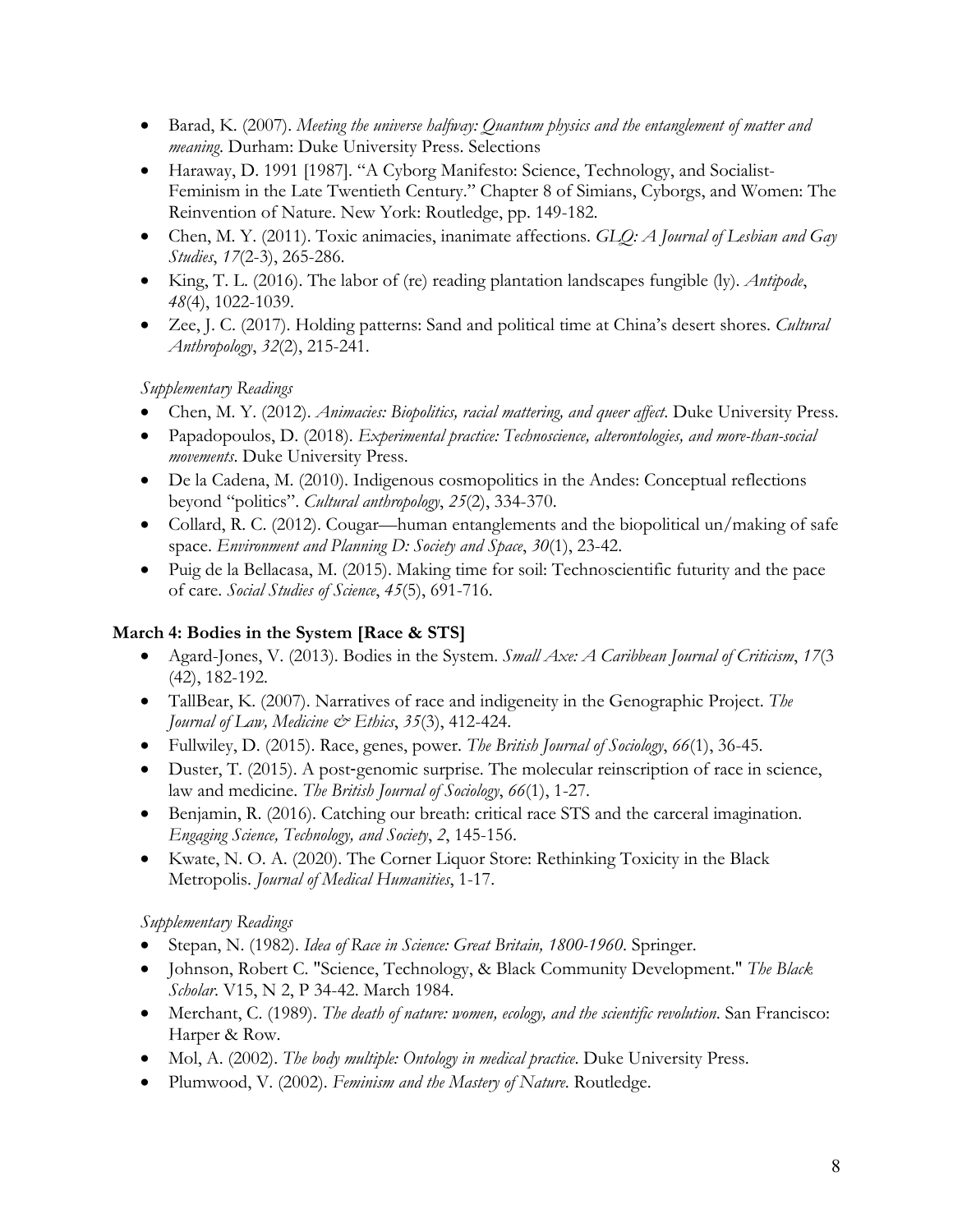- Briggs, L. (2002). *Reproducing empire: Race, sex, science, and US imperialism in Puerto Rico* (Vol. 11). Univ of California Press.
- Kilgore, D. (2003). *Astrofuturism: science, race, and visions of utopia in space*. University of Pennsylvania Press.
- TallBear, K. (2013). *Native American DNA: tribal belonging and the false promise of genetic science*. Minneapolis: University of Minnesota Press.
- Cipolla, C., Gupta, K., Rubin, D. A., & Willey, A. (Eds.). (2017). *Queer feminist science studies: A reader*. University of Washington Press.
- Benjamin, R. (2019). *The New Jim Code? Race, Carceral Technoscience, and Liberatory Imagination in Everyday Life.* Princeton University Press.

# **March 11: Discarded Artifacts & Wasted Places**

- Liboiron, M. (2021). *Pollution is Colonialism.* Durham: Duke University Press. Introduction.
- Voyles, T. B. (2015). *Wastelanding: Legacies of uranium mining in Navajo country*. U of Minnesota Press. Selections.
- Moore, S. A. (2012). Garbage matters: Concepts in new geographies of waste. *Progress in Human Geography*, *36*(6), 780-799.
- Dillon, L. (2014). Race, waste, and space: Brownfield redevelopment and environmental justice at the Hunters Point Shipyard. *Antipode*, *46*(5), 1205-1221.
- Ureta, S. (2016). Caring for waste: Handling tailings in a Chilean copper mine. *Environment and Planning A*, *48*(8), 1532-1548.
- Vasudevan, P. (2019). An intimate inventory of race and waste. *Antipode*.

# *Supplementary Reading*

- Seamster, L., & Purifoy, D. (2020). What is environmental racism for? Place-based harm and relational development. *Environmental Sociology*, 1-12.
- Gabrys, J. (2013). *Digital rubbish: A natural history of electronics*. University of Michigan Press.
- Dillon, L., & Sze, J. (2016). Police power and particulate matters: Environmental justice and the spatialities of in/securities in US cities. *English Language Notes*, *54*(2), 13-23.
- Reddy, R. N. (2016). Reimagining e-waste circuits: Calculation, mobile policies, and the move to urban mining in Global South cities. *Urban Geography*, *37*(1), 57-76.
- Arefin, M. R. (2019). Infrastructural Discontent in the Sanitary City: Waste, Revolt, and Repression in Cairo. *Antipode*, *51*(4), 1057-1078.
- Powell, D.E. (2019*). Landscapes of Power: Politics of Energy in the Navajo Nation*. Durham: Duke University Press.
- Masco, J. (2006]). *The Nuclear Borderlands: The Manhattan Project in Post–Cold War New Mexico*. Princeton University Press.

# **NO MEETING ON MARCH 18 (SPRING RECESS)**

# **March 25: Chemical Relations**

• Guthman, J. (2019). *Wilted: Pathogens, Chemicals, and the Fragile Future of the Strawberry Industry*. Berkeley: University of California Press.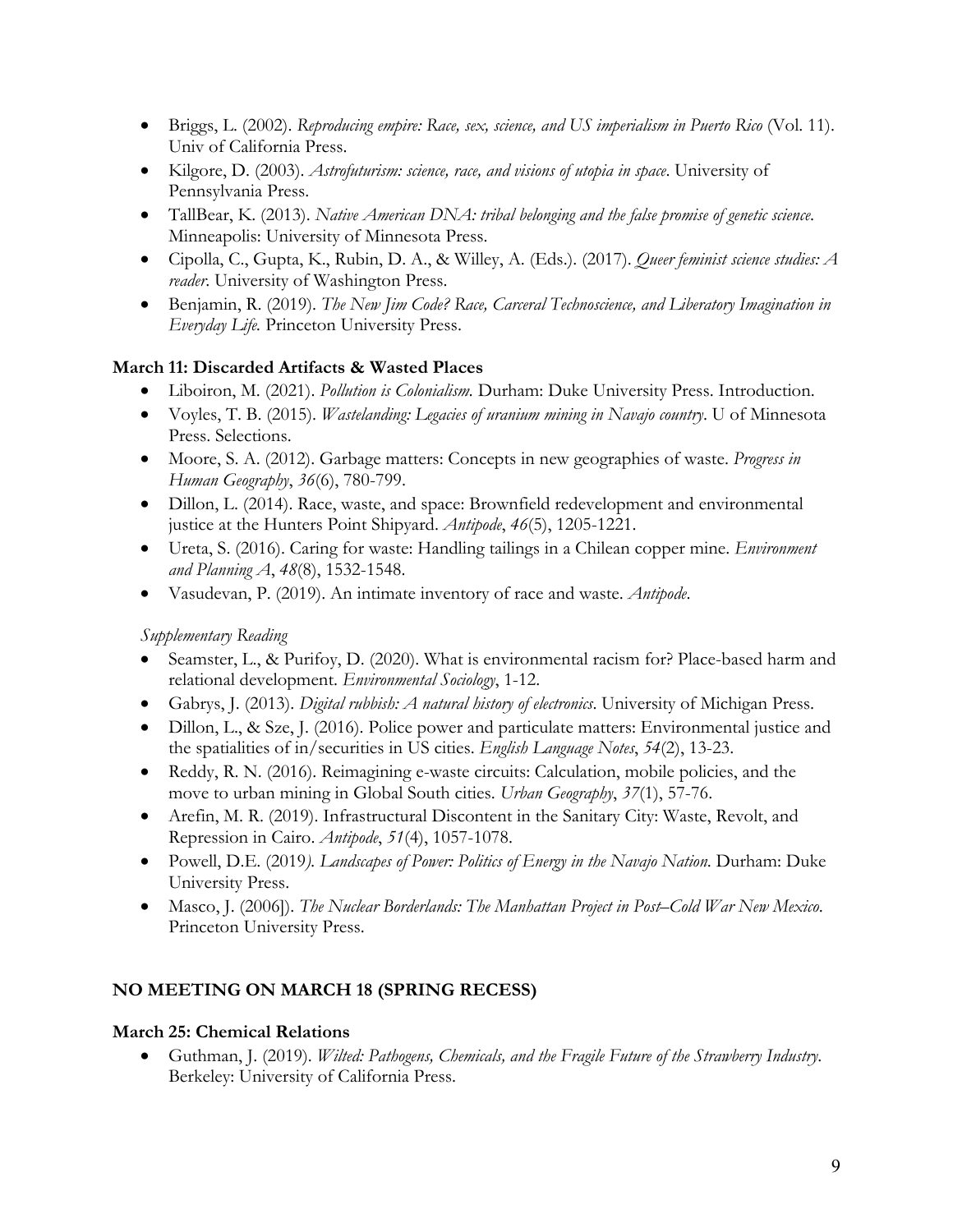- Murphy, M. (2017). Alterlife and decolonial chemical relations. *Cultural Anthropology*, *32*(4), 494-503.
- Romero, A. M. (2016). Commercializing chemical warfare: citrus, cyanide, and an endless war. *Agriculture and human values*, *33*(1), 3-26.
- Landecker, H. (2011). Food as exposure: Nutritional epigenetics and the new metabolism. *BioSocieties* **6,** 167–194.
- Balayannis, A., & Garnett, E. (2020). Chemical Kinship. *Catalyst: Feminism, Theory, Technoscience*, *6*(1).

*Supplementary Readings*

- Shapiro, N., & Kirksey, E. (2017). Chemo-ethnography: An introduction. *Cultural Anthropology*, *32*(4), 481-493.
- Guthman, J., & Mansfield, B. (2013). The implications of environmental epigenetics: A new direction for geographic inquiry on health, space, and nature-society relations. *Progress in Human Geography*, *37*(4), 486-504.
- Romero, A. M., Guthman, J., Galt, R. E., Huber, M., Mansfield, B., & Sawyer, S. (2017). Chemical geographies. *GeoHumanities*, *3*(1), 158-177.
- Hecht, G. (2009). Africa and the nuclear world: labor, occupational health, and the transnational production of uranium. *Comparative Studies in Society and History*, *51*(4), 896-926.
- Shadaan, R., & Murphy, M. (2020). EDC's as Industrial Chemicals and Settler Colonial Structures. *Catalyst: Feminism, Theory, Technoscience*, *6*(1).
- Mansfield, B. (2017). Folded futurity: Epigenetic plasticity, temporality, and new thresholds of fetal life. *Science as Culture*, *26*(3), 355-379.

# **April 1: Calculated Care**

- Murphy, M. (2006). *Sick building syndrome and the problem of uncertainty: Environmental politics, technoscience, and women workers*. Durham: Duke University Press
- Cram, S. (2016). Living in dose: Nuclear work and the politics of permissible exposure. *Public Culture*, *28*(3 (8)), 519-539.
- Shapiro, Nicholas. 2015. "Attuning to the Chemosphere: Domestic Formaldehyde, Bodily Reasoning, and the Chemical Sublime". *Cultural Anthropology* 30 (3):368-93.
- Martin, A., Myers, N., & Viseu, A. (2015). The politics of care in technoscience. *Social Studies of Science*, *45*(5), 625-641.

- Myers, N. (2015). *Rendering life molecular: Models, modelers, and excitable matter*. Duke University Press.
- Nelson, D. M. (2015). *Who Counts?: The Mathematics of Death and Life After Genocide*. Duke University Press.
- Toussignant, N. (2018). Edges of Exposure: Toxicology and the Problem of Capacity in Postcolonial Senegal. Durham: Duke.
- Cram, S. (2015). Becoming Jane: The making and unmaking of Hanford's nuclear body. *Environment and Planning D: Society and Space*, *33*(5), 796-812.
- Murphy, M. (2012). *Seizing the means of reproduction: Entanglements of feminism, health, and technoscience*. Duke University Press.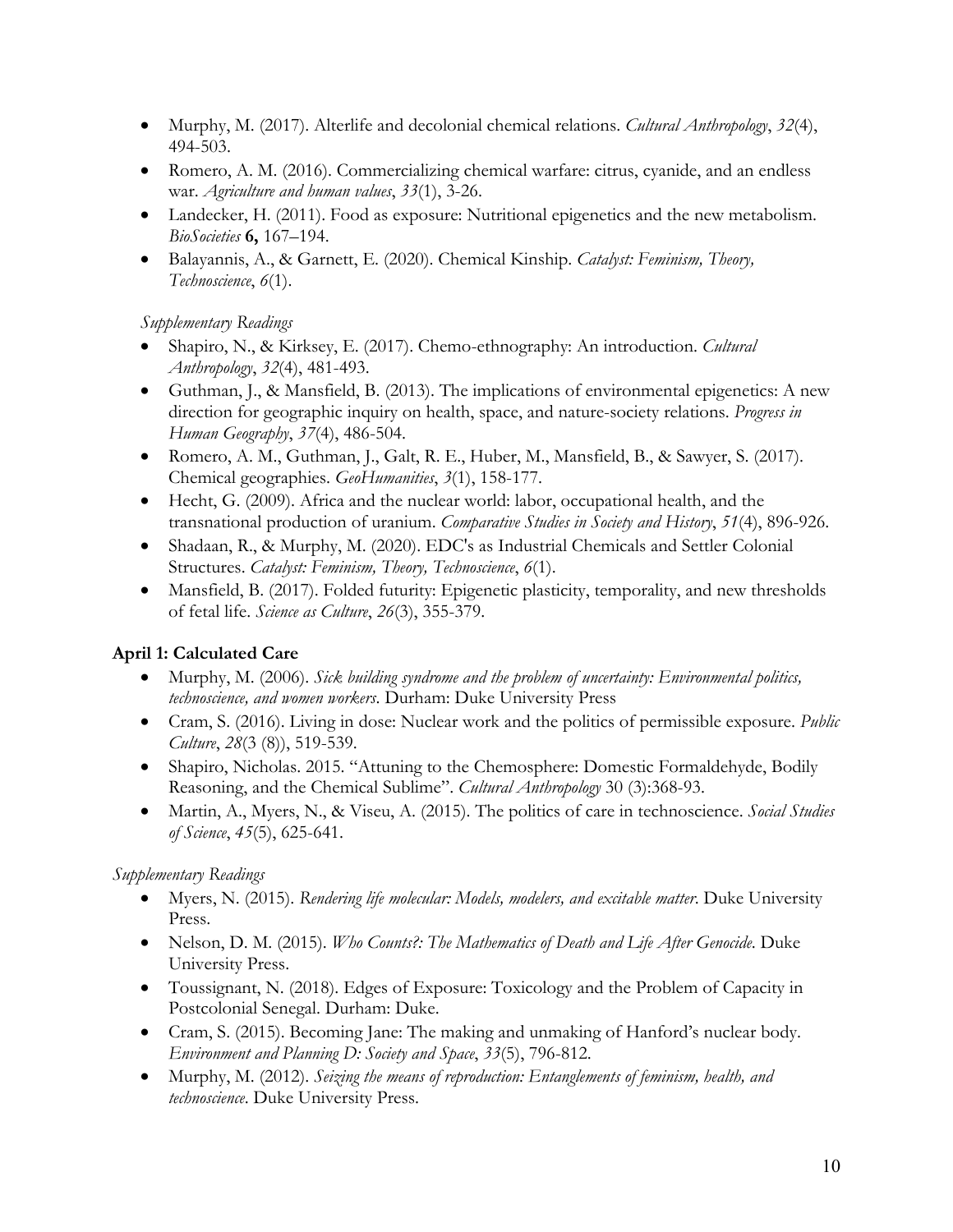## **NO MEETING ON APRIL 8 (AAG)**

### **April 15: Technopolitics of Disaster**

- Fortun, K. (2009). *Advocacy after Bhopal: Environmentalism, disaster, new global orders*. University of Chicago Press.
- Smith, N. (2006). There's no such thing as a natural disaster. *Understanding Katrina: perspectives from the social sciences*, *11*.
- Vaughn, S. E. (2012). Reconstructing the citizen: Disaster, citizenship, and expertise in racial Guyana. *Critique of Anthropology*, *32*(4), 359-387.
- Viteritti, A. (2020). An STS Perspective on Pandemic. *TECNOSCIENZA: Italian Journal of Science & Technology Studies*, *11*(1), 69-78.

### *Supplementary Reading*

- Pritchard, S. B. (2012). An envirotechnical disaster: Nature, technology, and politics at Fukushima. *Environmental History*, *17*(2), 219-243.
- Fortun, K., Knowles, S. G., Choi, V., Jobin, P., Matsumoto, M., de la Torre, P., ... & Murillo, L. F. R. (2016). Researching Disaster from an STS Perspective.

### **April 22: Citizen Science // Activist STS**

- Wylie, S. A. (2018). *Fractivism: Corporate bodies and chemical bonds*. Duke University Press.
- Wylie, S., Shapiro, N., & Liboiron, M. (2017). Making and doing politics through grassroots scientific research on the energy and petrochemical industries. *Engaging Science, Technology, and Society*, *3*, 393-425.
- Liboiron, M., Tironi, M., & Calvillo, N. (2018). Toxic politics: Acting in a permanently polluted world. *Social Studies of Science*, *48*(3), 331-349.
- Dillon, L., Lave, R., Mansfield, B., Wylie, S., Shapiro, N., Chan, A. S., & Murphy, M. (2019). Situating data in a Trumpian era: The environmental data and governance initiative. *Annals of the American Association of Geographers*, *109*(2), 545-555.
- Hoover, E. (2020). Whose citizenship in "citizen science"?: Tribal identity, civic dislocation, and environmental health research. In *Toxic truths*. Manchester University Press.

### *Supplementary Readings*

- Whatmore, S. J. (2009). Mapping knowledge controversies: science, democracy and the redistribution of expertise. *Progress in Human Geography*, *33*(5), 587-598.
- Kimura, A. H., & Kinchy, A. (2019). *Science by the People: Participation, Power, and the Politics of Environmental Knowledge*. Rutgers University Press.
- Kinchy, A. (2012). *Seeds, science, and struggle: The global politics of transgenic crops*. MIT Press.
- Phadke, R. (2005). People's science in action: The politics of protest and knowledge brokering in India. *Society and Natural Resources*, *18*(4), 363-375.
- Hoover, E. (2017*). The River Is In Us: Fighting Toxics in a Mohawk Community.* Minneapolis: U of Minnesota Press.

### **April 29: Alterscience for the Anthropocene?**